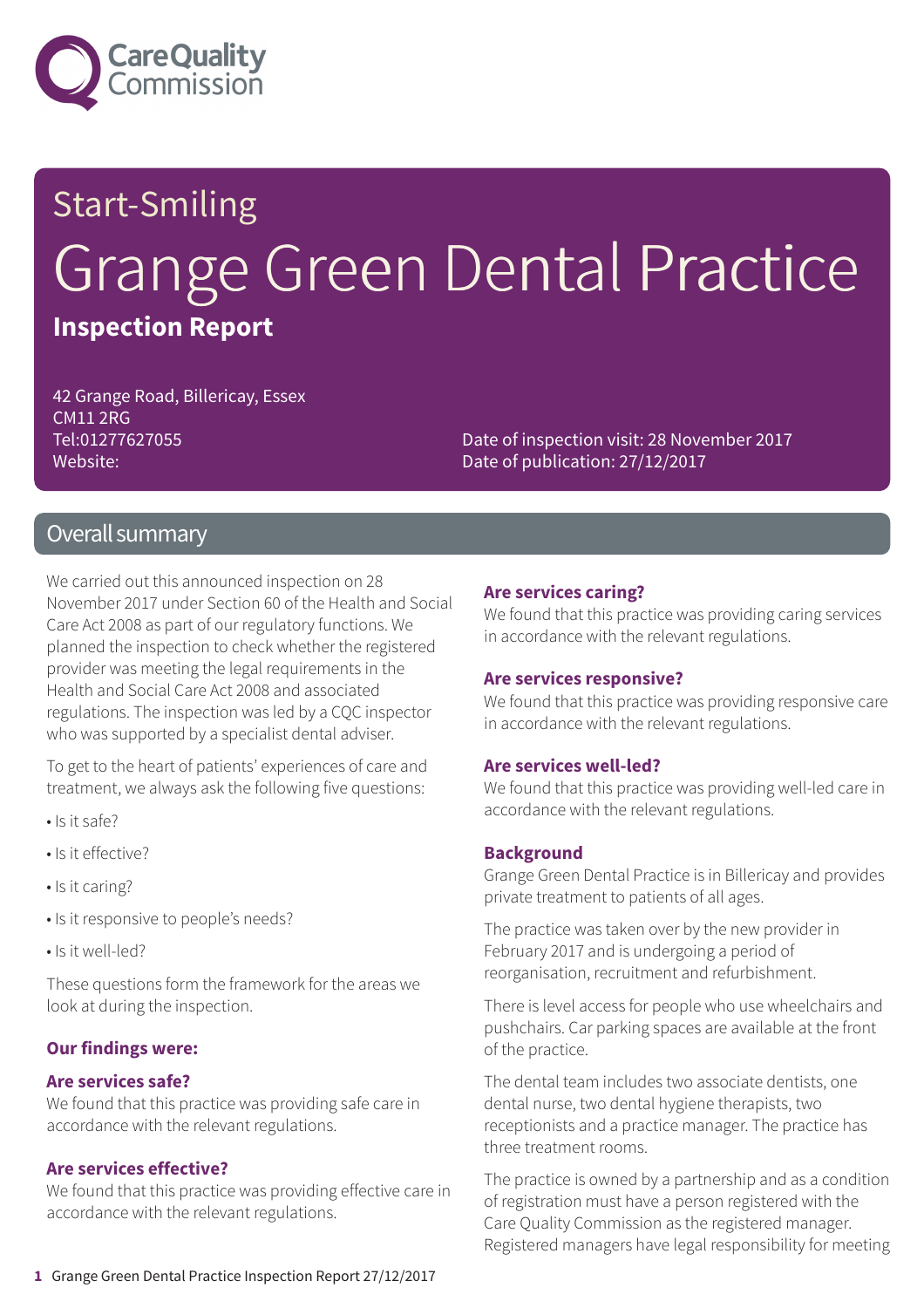# Summary of findings

the requirements in the Health and Social Care Act 2008 and associated regulations about how the practice is run. The registered manager at Grange Green Dental Practice was the principal dentist.

On the day of inspection we collected 51 CQC comment cards filled in by patients and spoke with three other patients. This information gave us a wholly positive view of the practice.

During the inspection we spoke with one dentist, one dental nurse, one dental hygiene therapist, two receptionists and the practice manager. We looked at practice policies and procedures and other records about how the service is managed.

The practice is open: Monday 8am to 7pm and Tuesday and Friday 8am to 5.30pm. At this time the practice is closed Wednesday and Thursday for dental appointments, but is open from 8.30am to 5.30pm for telephone calls and hygiene therapist appointments. The practice also offers Saturday mornings by appointment only.

### **Our key findings were:**

- Strong and effective leadership was provided by an empowered practice manager. Staff felt involved and supported and worked well as a team.
- The practice had only been opened with the new provider since February 2017 and as such they had not yet completed appraisals or audits although these are scheduled.
- The practice was clean and well maintained.
- The practice had infection control procedures which reflected published guidance.
- Appropriate medicines and life-saving equipment were available with the exception of some items that were missing at the time of the inspection. There was scope to ensure all staff knew how to deal with medical emergencies.
- The practice had systems to help them manage risk.
- The practice had suitable safeguarding processes and staff knew their responsibilities for safeguarding adults and children.
- The practice had thorough staff recruitment procedures.
- The clinical staff provided patients' care and treatment in line with current guidelines.
- Staff treated patients with dignity and respect and took care to protect their privacy and personal information.
- The appointment system met patients' needs.
- The practice asked staff and patients for feedback about the services they provided. The practice was in the process of undertaking a patient survey.
- The practice dealt with complaints positively and efficiently. This included a review of all verbal complaints and comments.

There were areas where the provider could make improvements. They should:

- Review staff training & availability of equipment to manage medical emergencies taking into account guidelines issued by the Resuscitation Council (UK) and the General Dental Council (GDC) standards for the dental team.
- Review its responsibilities to the needs of people with a disability, including those with hearing difficulties and the requirements of the Equality Act 2010.
- Review staff awareness of competency for young people under 16 and ensure all staff are aware of their responsibilities.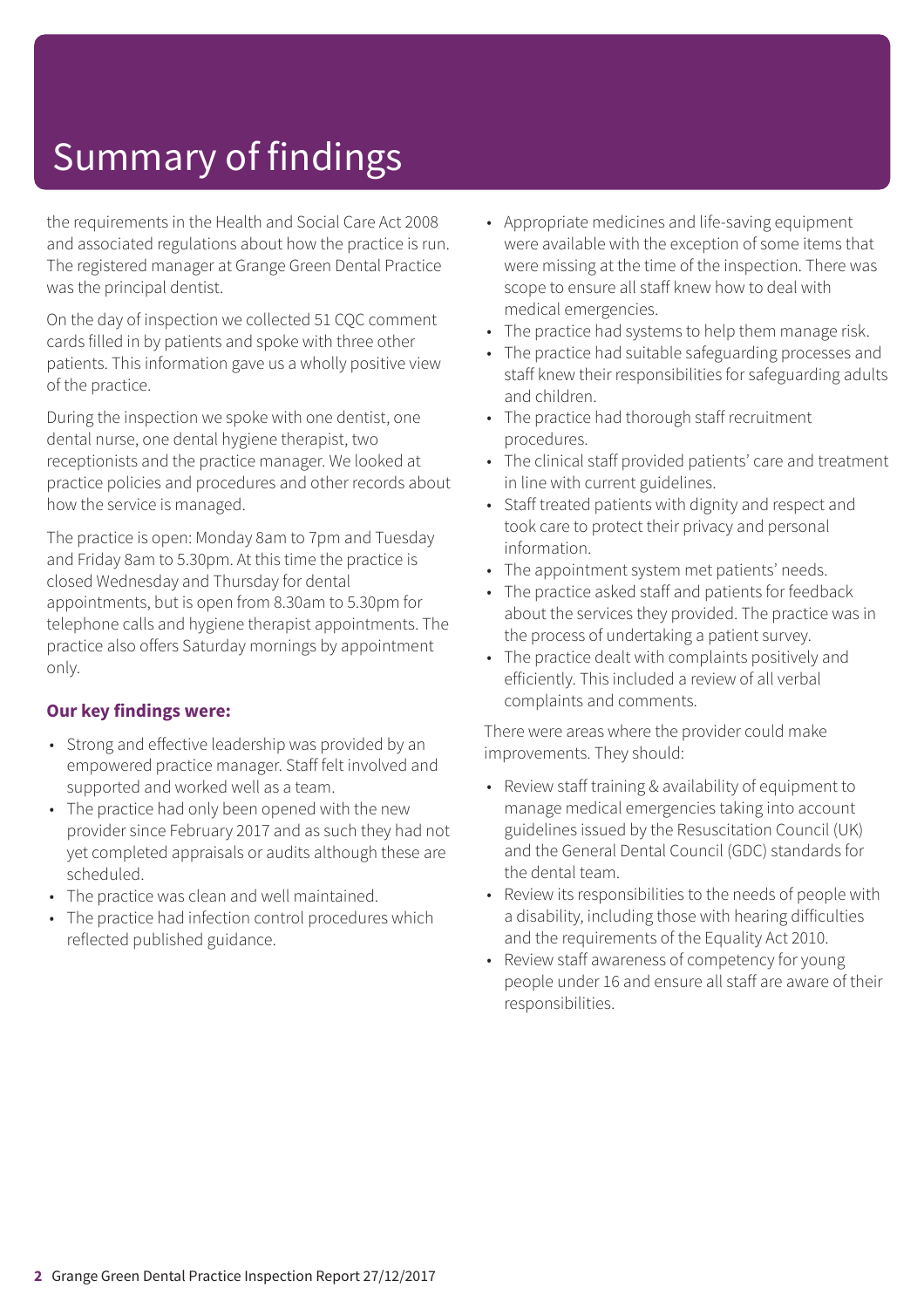# Summary of findings

### The five questions we ask about services and what we found

We always ask the following five questions of services.

### **Are services safe?**

| WE divid you ask the following live questions of services.                                                                                                                                                                                                                                                                                                                                                                                                                  |                  |  |
|-----------------------------------------------------------------------------------------------------------------------------------------------------------------------------------------------------------------------------------------------------------------------------------------------------------------------------------------------------------------------------------------------------------------------------------------------------------------------------|------------------|--|
| Are services safe?<br>We found that this practice was providing safe care in accordance with the relevant regulations.                                                                                                                                                                                                                                                                                                                                                      | <b>No action</b> |  |
| The practice had systems and processes to provide safe care and treatment. They used learning<br>from incidents and complaints to help them improve.                                                                                                                                                                                                                                                                                                                        |                  |  |
| Staff received training in safeguarding and knew how to recognise the signs of abuse and how to<br>report concerns.                                                                                                                                                                                                                                                                                                                                                         |                  |  |
| Staff were qualified for their roles and the practice completed essential recruitment checks.                                                                                                                                                                                                                                                                                                                                                                               |                  |  |
| Premises and equipment were clean and properly maintained. The practice followed national<br>guidance for cleaning, sterilising and storing dental instruments.                                                                                                                                                                                                                                                                                                             |                  |  |
| The practice had suitable arrangements for dealing with medical and other emergencies. Some<br>items of equipment were missing and one drug was stored inappropriately. We discussed these<br>with the management team and were assured these would be corrected immediately.                                                                                                                                                                                               |                  |  |
| <b>Are services effective?</b><br>We found that this practice was providing effective care in accordance with the relevant<br>regulations.                                                                                                                                                                                                                                                                                                                                  | <b>No action</b> |  |
| The dentists assessed patients' needs and provided care and treatment in line with recognised<br>guidance. Patients described the treatment they received as professional, attentive and caring.<br>The dentists discussed treatment with patients so they could give informed consent and<br>recorded this in their records.                                                                                                                                               |                  |  |
| The practice had clear arrangements when patients needed to be referred to other dental or<br>health care professionals.                                                                                                                                                                                                                                                                                                                                                    |                  |  |
| The practice supported staff to complete training relevant to their roles and had systems to help<br>them monitor this.                                                                                                                                                                                                                                                                                                                                                     |                  |  |
| <b>Are services caring?</b><br>We found that this practice was providing caring services in accordance with the relevant<br>regulations.                                                                                                                                                                                                                                                                                                                                    | <b>No action</b> |  |
| We received feedback about the practice from 54 people. Patients were positive about all<br>aspects of the service the practice provided. They told us staff were efficient, respectful and<br>understanding. They said that they were given thorough, helpful information and were treated<br>with respect, and said their dentist listened to them. Patients commented that they made them<br>feel at ease, especially when they were anxious about visiting the dentist. |                  |  |
| We saw that staff protected patients' privacy and were aware of the importance of<br>confidentiality. Patients said staff treated them with dignity and respect.                                                                                                                                                                                                                                                                                                            |                  |  |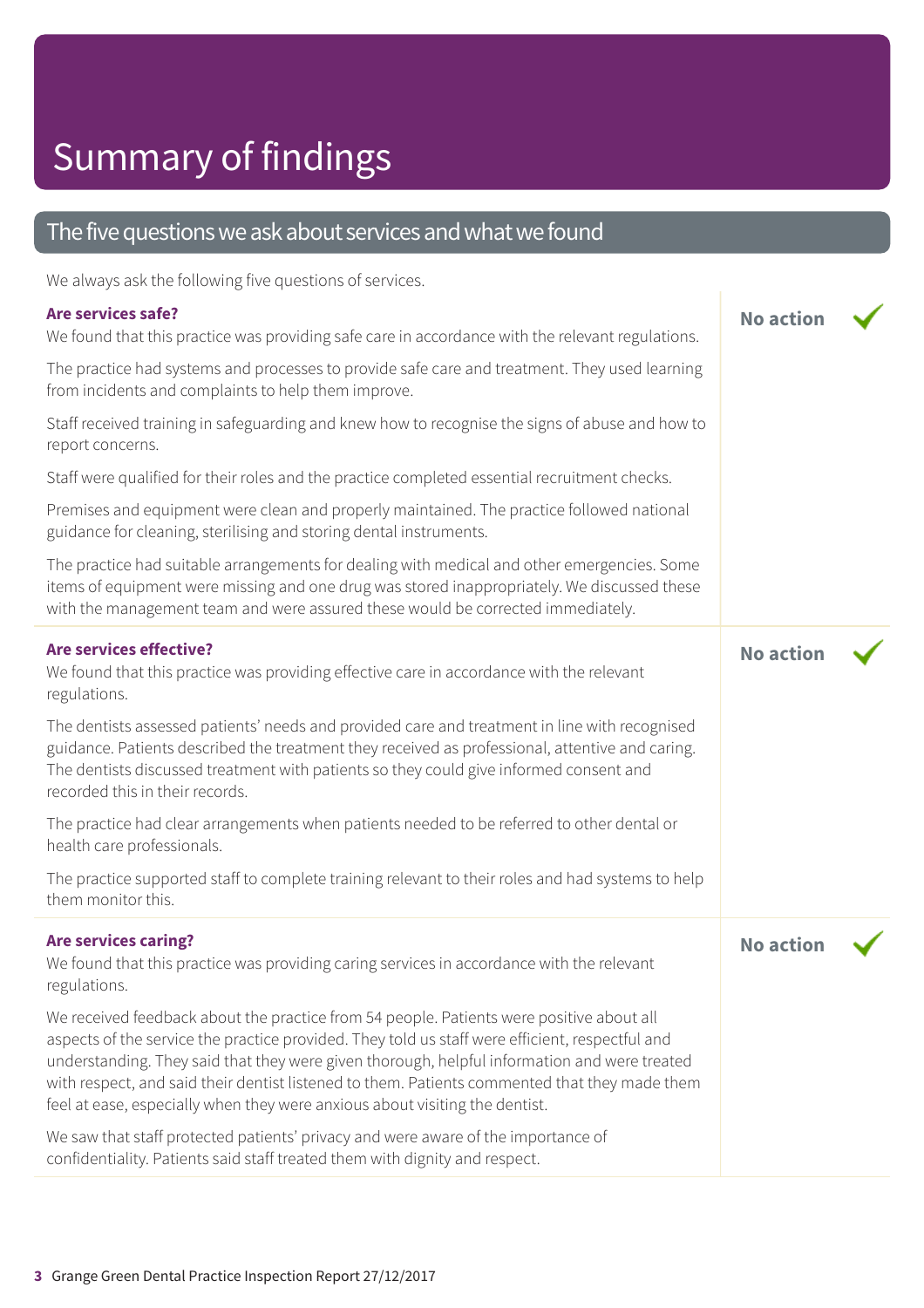# Summary of findings

| Are services responsive to people's needs?<br>We found that this practice was providing responsive care in accordance with the relevant<br>regulations.                                                                                                                                                                                                                                                                                                                                                            | <b>No action</b> |  |
|--------------------------------------------------------------------------------------------------------------------------------------------------------------------------------------------------------------------------------------------------------------------------------------------------------------------------------------------------------------------------------------------------------------------------------------------------------------------------------------------------------------------|------------------|--|
| The practice's appointment system was efficient and met patients' needs. Patients could get an<br>appointment quickly if in pain.                                                                                                                                                                                                                                                                                                                                                                                  |                  |  |
| Staff considered patients' different needs. The practice had step free access with all treatment<br>rooms on the ground floor. There was no disabled toilet to accommodate those with limited<br>mobility and no portable hearing loop to assist patients who wore hearing aids. However the<br>toilet on the ground floor was wide enough to support the use of some mobility aids. We<br>discussed this with the practice manager who confirmed they would continue to monitor any<br>demand for these services. |                  |  |
| We saw examples of how staff supported patients with disabling diseases or mobility issues by<br>providing appointments that fitted in around their condition and extra time during their<br>appointment to support their needs.                                                                                                                                                                                                                                                                                   |                  |  |
| The practice took patients views seriously. They valued compliments from patients and<br>responded to concerns and complaints quickly and constructively.                                                                                                                                                                                                                                                                                                                                                          |                  |  |
| Are services well-led?<br>We found that this practice was providing well-led care in accordance with the relevant<br>regulations.                                                                                                                                                                                                                                                                                                                                                                                  | <b>No action</b> |  |
| The practice had arrangements to ensure the smooth running of the service. These included<br>systems for the practice team to discuss the quality and safety of the care and treatment<br>provided. There was a clearly defined management structure and staff felt supported and<br>appreciated.                                                                                                                                                                                                                  |                  |  |
| The practice team kept complete patient dental care records which were, clearly typed and<br>stored securely.                                                                                                                                                                                                                                                                                                                                                                                                      |                  |  |
| The practice monitored clinical and non-clinical areas of their work to help them improve and<br>learn. This included asking for and listening to the views of patients and staff.                                                                                                                                                                                                                                                                                                                                 |                  |  |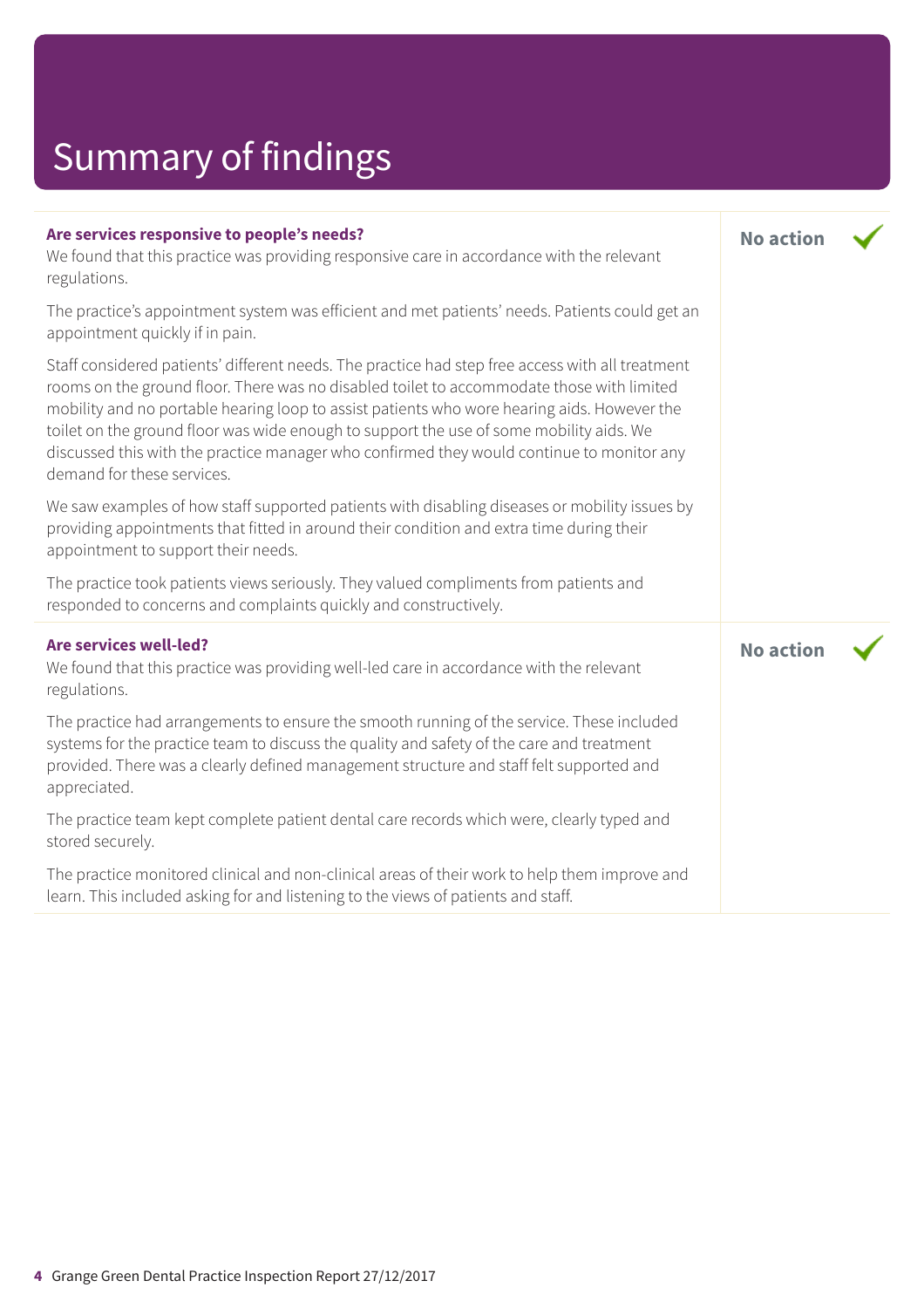# Are services safe?

# **Our findings**

#### **Reporting, learning and improvement from incidents**

The practice had policies and procedures to report, investigate, respond and learn from accidents, incidents and significant events. Staff knew about these and understood their role in the process.

The practice recorded, responded to and discussed all incidents to reduce risk and support future learning.

The practice manager understood the formal reporting pathways required following serious untoward incidents as detailed in the Reporting of Injuries Disease and Dangerous Occurrences Regulations 2013 (RIDDOR) and these were displayed in the practice reception area.

The practice received national patient safety and medicines alerts from the Medicines and Healthcare Products Regulatory Authority (MHRA). Relevant alerts were discussed with staff, acted on and stored for future reference.

### **Reliable safety systems and processes (including safeguarding)**

Staff knew their responsibilities if they had concerns about the safety of children, young people and adults who were vulnerable due to their circumstances. The practice had safeguarding policies and procedures to provide staff with information about identifying, reporting and dealing with suspected abuse. We saw evidence that staff received safeguarding training. Staff knew about the signs and symptoms of abuse and neglect and how to report concerns. All staff had disclosure and barring service (DBS) checks in place to ensure they were suitable to work with vulnerable adults and children. The practice had a whistleblowing policy. Staff told us they felt confident they could raise concerns without fear of recrimination.

We looked at the practice's arrangements for safe dental care and treatment. These included risk assessments which staff reviewed every year. The practice followed relevant safety laws when using needles and other sharp dental items. The dentists used rubber dams in line with guidance from the British Endodontic Society when providing root canal treatment.

The practice did not have a formalised or written business continuity plan. However, the practice manager told us

they had a reciprocal arrangement with the sister practice for staff and location cover. Staff showed us they had access to emergency contact numbers for the management team, other staff and utility companies and they were able to describe how the practice would deal with events which could disrupt the normal running of the practice.

#### **Medical emergencies**

Staff completed training in emergency resuscitation and basic life support every year.

Emergency equipment and medicines were mostly available as described in recognised guidance. We noted that some items were missing, such as a paediatric ambu-bag, small syringes and needles for adrenalin. We discussed this with the practice manager who confirmed these would be obtained. One drug was being stored incorrectly and this would be re-ordered and stored appropriately. Staff kept records of their checks to make sure these were available, within their expiry date, and in working order. Staff we spoke with were able to describe where the emergency equipment was kept. However there was scope to ensure all non-clinical staff had an improved understanding and knowledge of what to do in a medical emergency.

#### **Staff recruitment**

The practice had a staff recruitment policy and procedure to help them employ suitable staff. This reflected the relevant legislation. We looked at staff recruitment files. These showed the practice followed their recruitment procedure.

Clinical staff were qualified and registered with the General Dental Council (GDC) and had professional indemnity cover.

### **Monitoring health & safety and responding to risks**

The practice's health and safety policies and risk assessments were up to date and reviewed to help manage potential risk. These covered general workplace and specific dental topics. The practice had current employer's liability insurance and checked each year that the clinicians' professional indemnity insurance was up to date.

A dental nurse worked with the dentists, the practice manager told us there was a reciprocal arrangement with the sister practice should the dental hygienists / therapists require chairside support when they treated patients.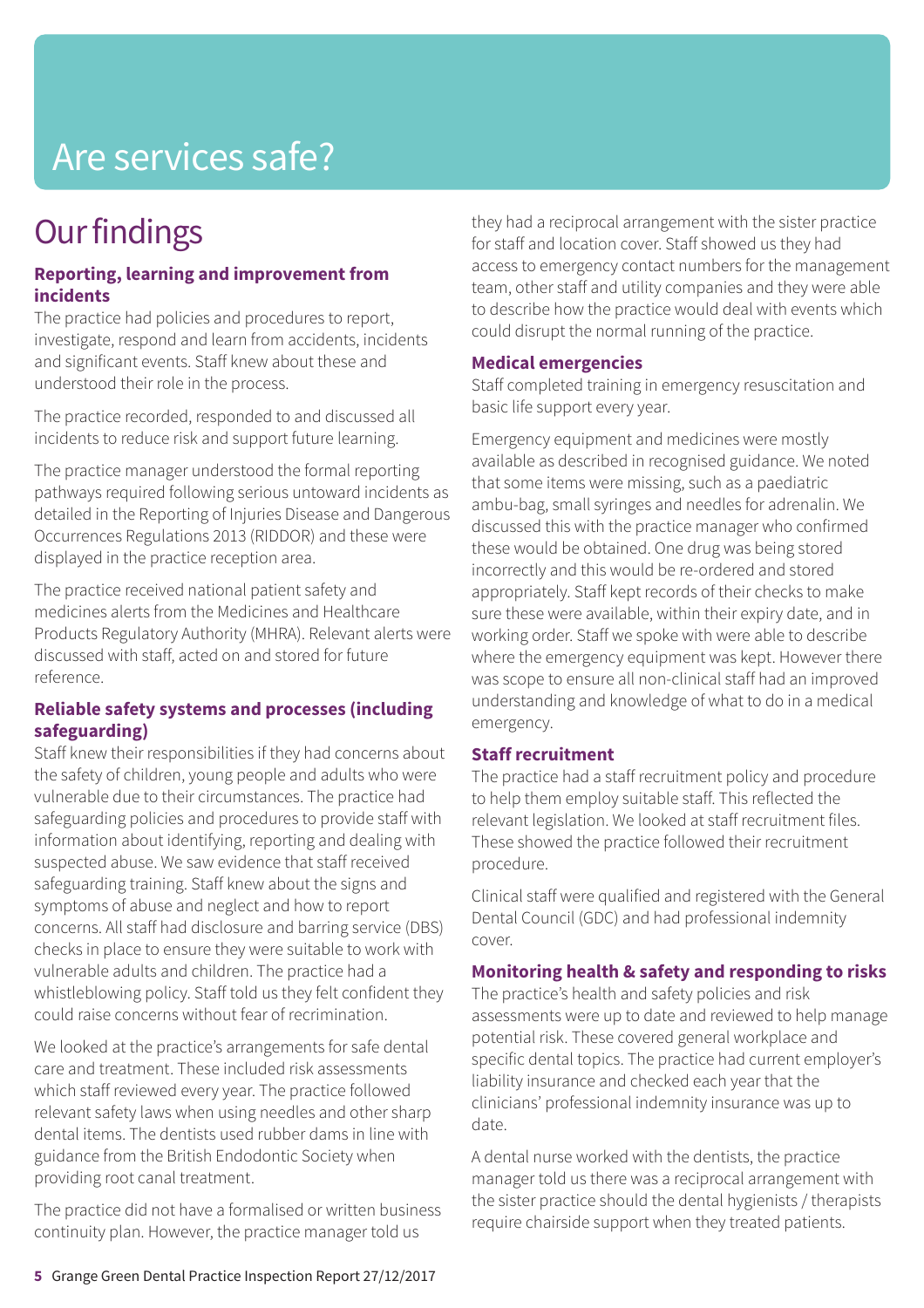# Are services safe?

### **Infection control**

The practice had an infection prevention and control policy and procedures to keep patients safe. They followed guidance in The Health Technical Memorandum 01-05: Decontamination in primary care dental practices (HTM01-05) published by the Department of Health. Staff completed infection prevention and control training every year.

The practice had suitable arrangements for transporting, cleaning, checking, sterilising and storing instruments in line with HTM01-05. The records showed equipment staff used for cleaning and sterilising instruments was maintained and used in line with the manufacturers' guidance.

The practice carried out infection prevention and control audits twice a year. The latest audit undertaken in September 2017 showed the practice was meeting the required standards.

The practice had procedures to reduce the possibility of Legionella or other bacteria developing in the water systems, in line with a risk assessment undertaken in August 2017.

We saw cleaning schedules for the premises. The practice was clean when we inspected and patients confirmed this was usual.

#### **Equipment and medicines**

We saw servicing documentation for the equipment used. Staff carried out checks in line with the manufacturers' recommendations.

The practice had suitable systems for prescribing, dispensing and storing medicines.

The practice stored and kept records of all private prescriptions issued, as described in current guidance.

### **Radiography (X-rays)**

The practice had suitable arrangements to ensure the safety of the X-ray equipment. They met current radiation regulations and had the required information in their radiation protection file.

We saw evidence that the dentists justified, graded and reported on the X-rays they took. The practice manager confirmed the practice would be undertaking X-ray audits annually following current guidance and legislation.

Clinical staff completed continuous professional development in respect of dental radiography.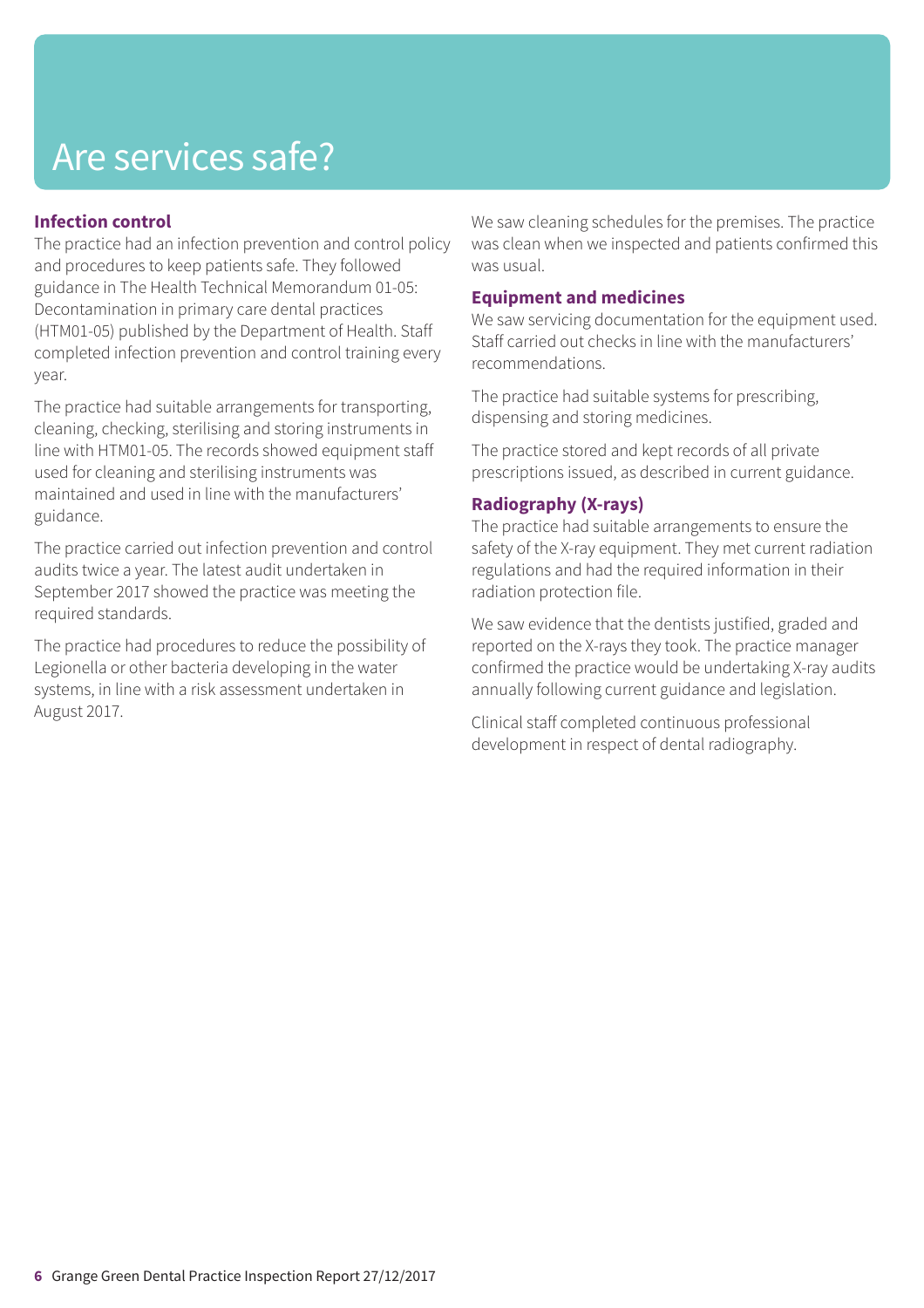# Are services effective? (for example, treatment is effective)

# **Our findings**

### **Monitoring and improving outcomes for patients**

The practice kept detailed dental care records containing information about the patients' current dental needs, past treatment and medical histories. The dentists assessed patients' treatment needs in line with recognised guidance.

The practice manager told us the practice planned to audit patients' dental care records to check that the dentists recorded the necessary information. The records we looked at were clearly written, detailed and personalised to reflect the individual patient requirements.

The practice did not provide sedation services; patients who required sedation were referred elsewhere, which gave them a choice with regard to where they received their treatment.

### **Health promotion & prevention**

The practice believed in preventative care and supporting patients to ensure better oral health in line with the Delivering Better Oral Health toolkit.

The dentists told us they prescribed high concentration fluoride toothpaste if a patient's risk of tooth decay indicated this would help them. They used fluoride varnish for children based on an assessment of the risk of tooth decay for each child.

The dentist told us they discussed smoking, alcohol consumption and diet with patients during appointments. The practice had a selection of dental products for sale and provided health promotion leaflets to help patients with their oral health.

### **Staffing**

Staff new to the practice had a period of induction based on a structured induction programme. We confirmed clinical staff completed the continuous professional development required for their registration with the General Dental Council.

The practice manager confirmed that annual appraisals had not as yet been undertaken due to the length of time the service had been open. However, they confirmed these would be scheduled with staff before the end of February 2018. Staff told us they discussed any training needs with the practice manager on an ad hoc basis and if relevant at the daily team 'huddle' meeting. The practice manager told us they had an open door policy and regularly spoke with staff to review their wellbeing and training requirements.

### **Working with other services**

Dentists confirmed they referred patients to a range of specialists in primary and secondary care if they needed treatment the practice did not provide. These included referring patients with suspected oral cancer under the national two week wait arrangements. This was initiated by NICE in 2005 to help make sure patients were seen quickly by a specialist. There was no process in the practice to monitor urgent referrals. We discussed this with the dentist and the practice manager who agreed to implement a process to ensure referrals were dealt with promptly.

### **Consent to care and treatment**

The practice team understood the importance of obtaining and recording patients' consent to treatment. The dentists told us they gave patients information about treatment options and the risks and benefits of these so they could make informed decisions. Patients confirmed their dentist listened to them and gave them clear information about their treatment.

The practice's consent policy included information about the Mental Capacity Act 2005. The team understood their responsibilities under the act when treating adults who may not be able to make informed decisions. The policy also referred to competency for young people under 16 and the dentists were aware of the need to consider this when treating young people. There was scope to ensure all staff had a clear understanding of this. Staff described how they involved patients' relatives or carers when appropriate and made sure they had enough time to explain treatment options clearly.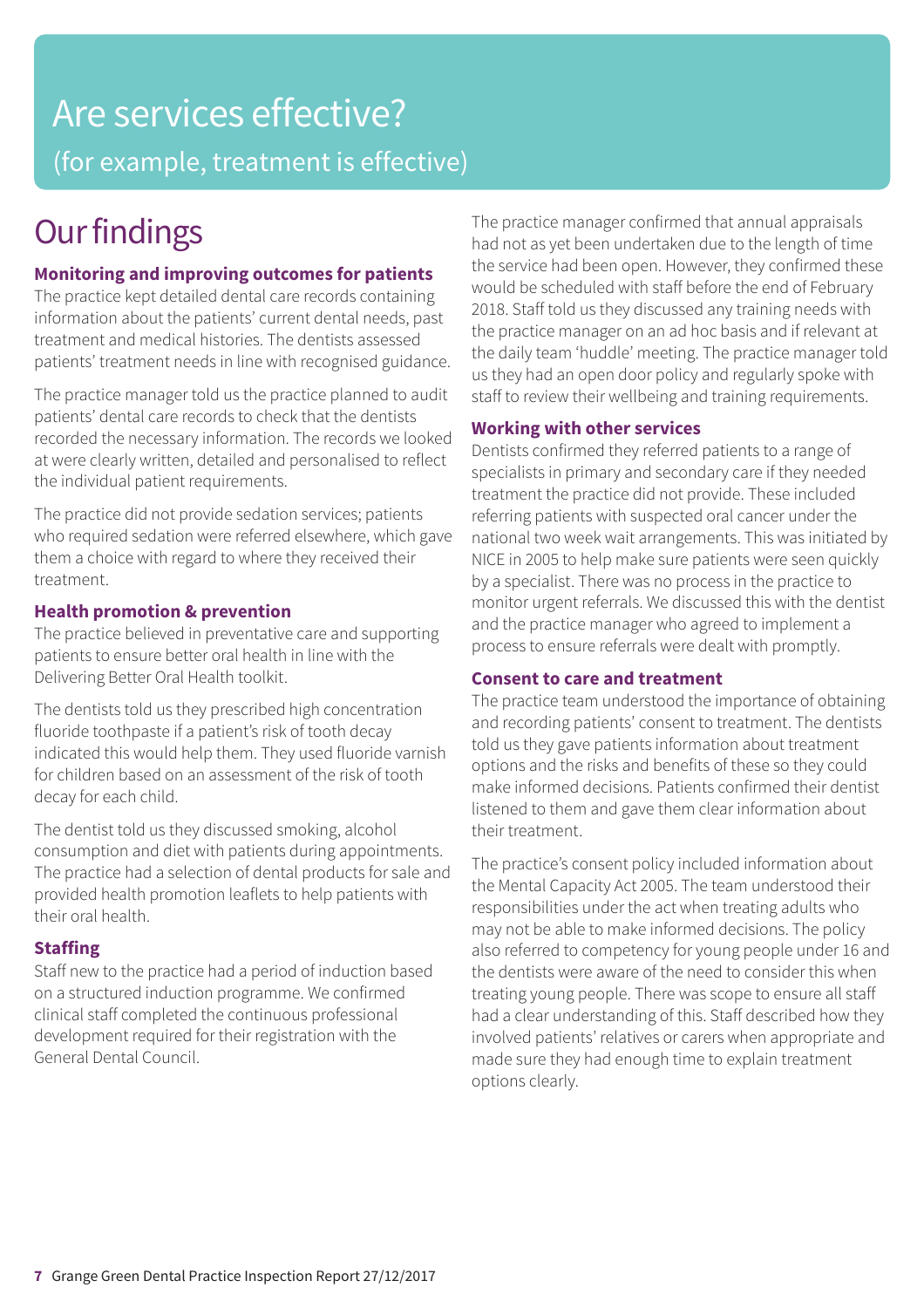# Are services caring?

# **Our findings**

### **Respect, dignity, compassion and empathy**

Staff we spoke with were aware of their responsibility to respect people's diversity and human rights.

Patients commented positively that staff were very attentive, took great care and were professional. We saw that staff treated patients kindly, with understanding and were friendly towards patients at the reception desk and over the telephone.

Nervous patients said staff were compassionate and understanding. We observed the staff team provide support and comfort to nervous and unwell patients.

Staff were aware of the importance of privacy and confidentiality. We found the layout of reception and the combined waiting area meant that privacy was challenging to maintain when reception staff were dealing with patients both face to face and on the telephone. We saw that staff took great care not to breach patients' confidentiality. Staff told us that if a patient asked for more privacy they would take them into another room. The reception computer screens were not visible to patients and staff did not leave personal information where other patients might see it.

Staff password protected patients' electronic care records and backed these up to secure storage. They stored paper records securely.

Music was played in the treatment rooms and there were magazines and a radio playing in the waiting room. The practice provided drinking water, tea and coffee if required.

### **Involvement in decisions about care and treatment**

The practice gave patients clear information to help them make informed choices. Patients confirmed that staff listened to them, did not rush them and discussed options for treatment with them. A dentist described the conversations they had with patients to satisfy themselves they understood their treatment options.

Patients told us staff were kind and helpful when they were in pain, distress or discomfort.

The practice's website provided patients with information about the range of treatments available at the practice. These included general dentistry and treatments for gum disease.

Each treatment room had a screen so the dentists could show patients photographs and X-ray images when they discussed treatment options.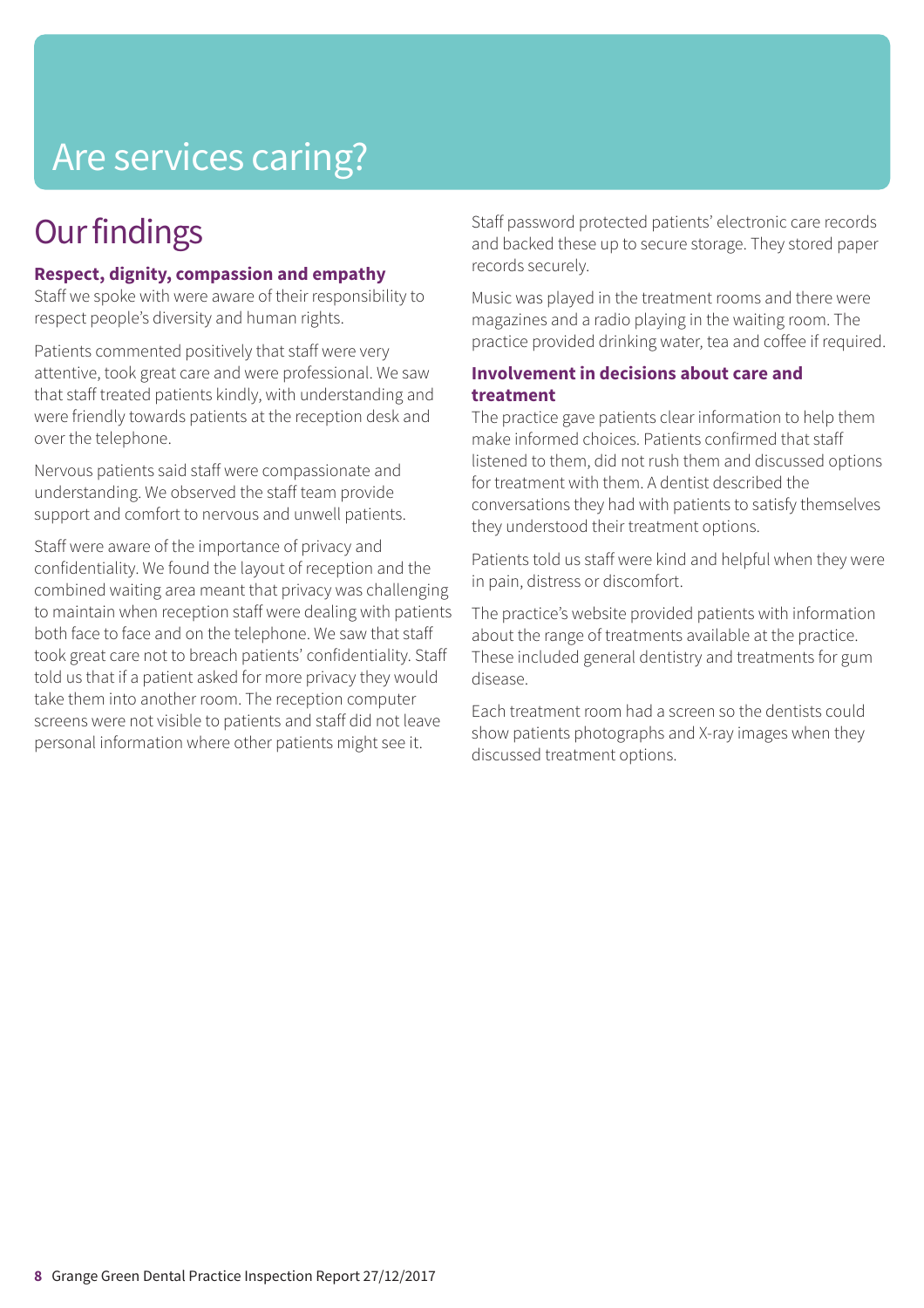## Are services responsive to people's needs? (for example, to feedback?)

# **Our findings**

### **Responding to and meeting patients' needs**

Patients described high levels of satisfaction with the responsive service provided by the practice.

The practice had an efficient appointment system to respond to patients' needs. Staff told us that patients who requested an urgent appointment were seen the same day. Patients told us they had enough time during their appointment and did not feel rushed. Appointments ran smoothly on the day of the inspection and patients were not kept waiting.

Staff told us that they sent text reminders to patients before their appointment to make sure they could get to the practice.

### **Promoting equality**

The practice made reasonable adjustments for patients with disabilities. These included step free access with all treatment rooms on the ground floor. There was no disabled toilet to accommodate those with limited mobility and no portable hearing loop to assist patients who wore hearing aids. However the toilet on the ground floor was wide enough to support the use of some mobility aids. Staff commented that the lack of a hearing loop, translation services and information in different formats had not been identified as a problem for patients. We discussed this with the practice manager who confirmed they would continue to monitor any demand for these services.

We saw examples of how staff had supported patients with disabling diseases and/or mobility issues by providing appointments that fitted in around their condition and extra time during their appointment to support their needs.

### **Access to the service**

The practice displayed its opening hours in the premises, their newsletter and on their website.

We confirmed the practice kept waiting times and cancellations to a minimum.

The practice was committed to seeing patients experiencing pain on the same day and kept two appointments per dentist free for same day appointments. The website and answerphone provided telephone numbers for patients needing emergency dental treatment during the working day and when the practice was not open. Patients confirmed they could make routine and emergency appointments easily and were rarely kept waiting for their appointment.

### **Concerns & complaints**

The practice had a complaints policy providing guidance to staff on how to handle a complaint. The practice information leaflet explained how to make a complaint. The practice manager was responsible for dealing with these. Staff told us they would tell the practice manager about any formal or informal comments or concerns straight away so patients received a quick response.

The practice manager told us they aimed to settle complaints in-house and invited patients to speak with them in person to discuss these. Information was available about organisations patients could contact if not satisfied with the way the practice dealt with their concerns.

We looked at comments, compliments and complaints the practice received since February 2017. These included verbal complaints'. These showed the practice responded to concerns appropriately and discussed outcomes with staff to share learning and improve the service.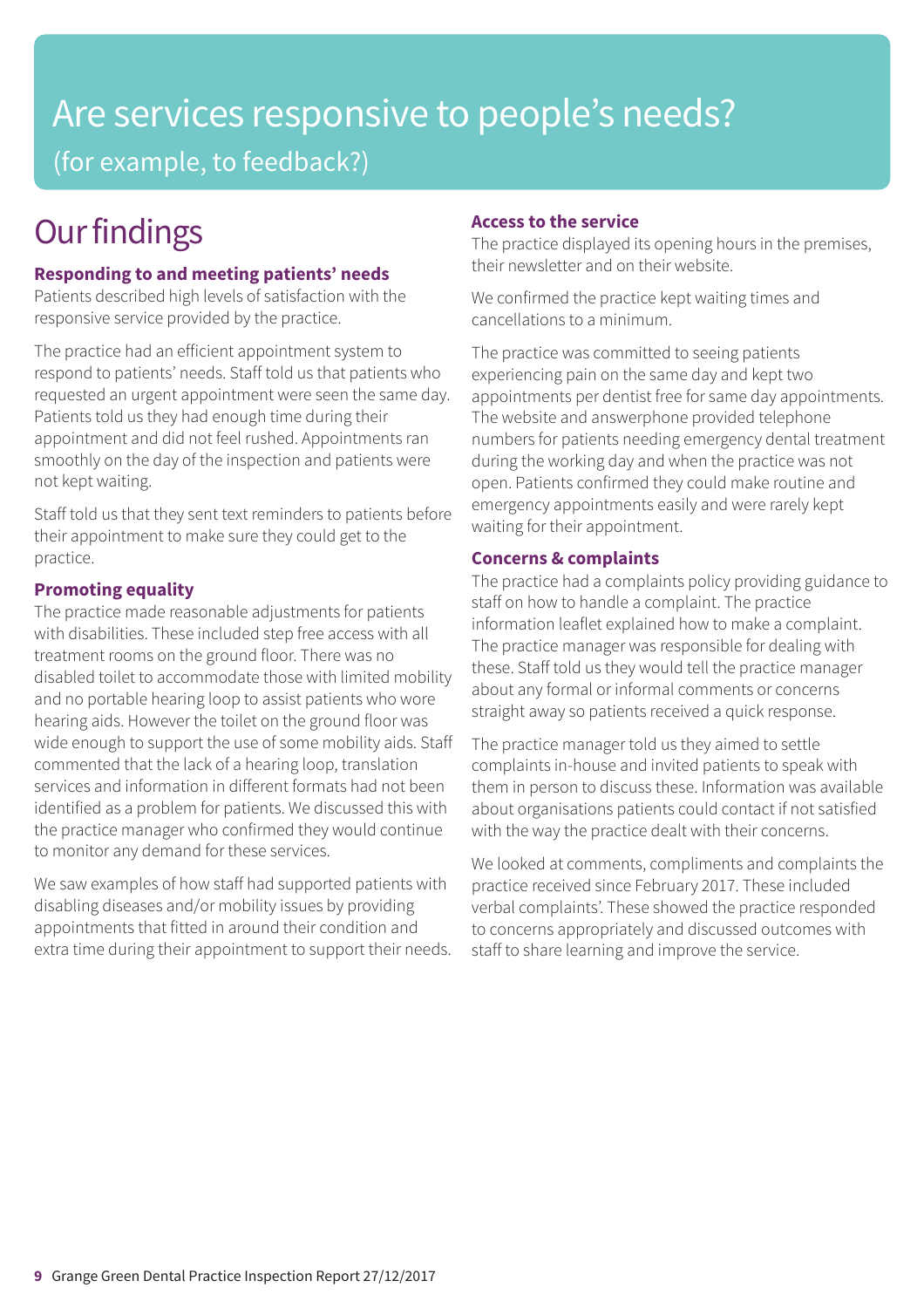# Are services well-led?

# **Our findings**

### **Governance arrangements**

The registered manager had overall responsibility for the management and clinical leadership of the practice. The practice manager was responsible for the day to day running of the service. Staff knew the management arrangements and their roles and responsibilities.

The provider and practice manager were forward thinking and had undertaken redevelopment of the lay out of the practice. These included improvements to the treatments rooms, simplifying and redeveloping the decontamination room, the purchase of new and extra equipment including the clinipads to collect accurate patient information, an overhauled and improved IT system and improvements to the interior décor and the exterior landscape of the practice. Other plans included increased staffing including extra nurses to spread the work load and ensure consistency in care and treatment. Improved and increased governance including audits, patient surveys, staff appraisals and increased staff training.

The practice had policies, procedures and risk assessments to support the management of the service and to protect patients and staff. Arrangements to monitor the quality of the service and make improvements were part of the practice forward thinking plan.

The practice had information governance arrangements and staff were aware of the importance of these in protecting patients' personal information.

#### **Leadership, openness and transparency**

Staff were aware of the duty of candour requirements to be open, honest and to offer an apology to patients if anything went wrong.

Staff told us there was an open, no blame culture at the practice. They said the practice manager encouraged them to raise any issues and felt confident they could do this. They knew who to raise any issues with and told us the practice manager was approachable, would listen to their concerns and act appropriately. The practice manager discussed concerns at staff meetings and it was clear the practice worked as a team and dealt with issues professionally.

The practice held daily meetings where staff could raise any concerns and discuss clinical and non-clinical updates. The

practice were in the process of implementing regular team meetings and had held two since taking over the practice in February 2017. Immediate discussions were arranged to share urgent information.

The practice had produced a newsletter when the new provider took over and the practice manager confirmed there were plans to provide others in the future. This contained practice information details about the new providers and other practice news, staff information, opening times, oral health information, plans for the future and promotional offers.

#### **Learning and improvement**

The practice was in the process of developing quality assurance processes to encourage learning and continuous improvement. These would include regular audits of dental care records and X-rays. Infection prevention and control audits and legionella audits had been undertaken. The practice had clear records of the results of these audits and the resulting action plans and improvements.

The provider and practice manager showed a commitment to learning and improvement and valued the contributions made to the team by individual members of staff. We were told annual appraisals were to be scheduled for all staff before February 2018. Staff told us they could discuss learning needs, general wellbeing and aims for future professional development with the practice manager and they were very approachable. The practice manager told us that many of the staff had been working at the location for some time and with the previous providers, they commented that the staffs' hard work to support the new service and loyalty to their patients was highly valued and appreciated.

Staff told us they completed mandatory training, including medical emergencies and basic life support, each year. The General Dental Council requires clinical staff to complete continuous professional development. Staff told us they discussed any training needs with the practice manager on an ad hoc basis and if relevant at the daily team 'huddle' meeting. The practice manager told us they had an open door policy and regularly spoke with staff to review their wellbeing and training requirements.

### **Practice seeks and acts on feedback from its patients, the public and staff**

The practice used verbal comments to obtain staff and patients' views about the service. We saw examples of